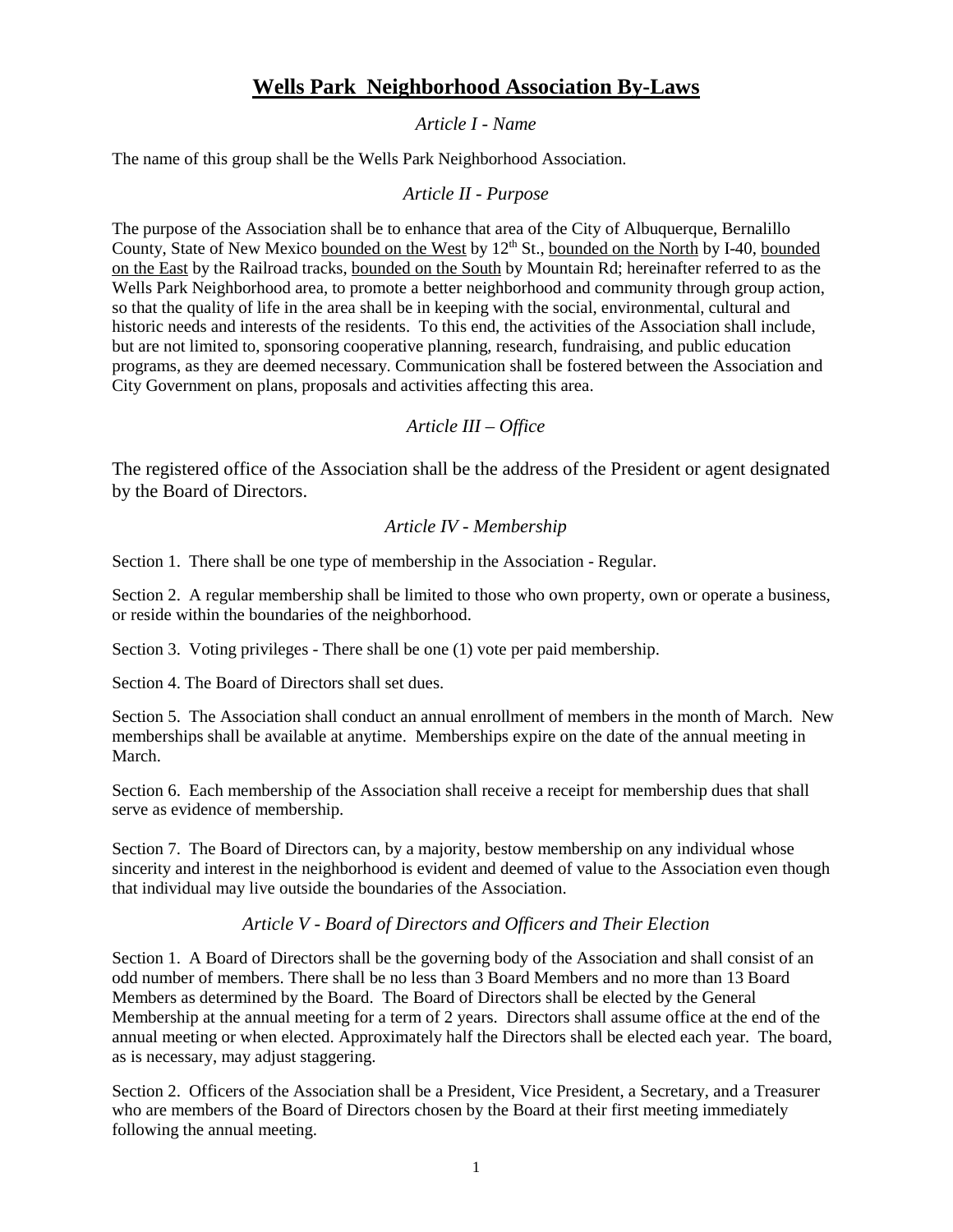Section 3. The term of office for the President, Vice President, Secretary and Treasurer shall be for 1 year.

Section 4. Only members of the Board of Directors shall be eligible to be officers of the Association.

Section 5. Vacancies occurring in any office or board position may be filled for the remaining term by a majority vote of the Board of Directors.

Section 6. Any elected officer or board member may be removed from office by a majority **vote** of the **Board of Directors**, whenever, in its judgment, the best interest of the Association would be served thereby, provided that notice of the intent to remove shall be furnished to subject officer **or board member** in writing at least 30 days prior to the meeting at which such action is to be discussed. Upon failure to attend 3 consecutive meetings, a board member may be removed from office by a majority vote of the board.

Section 7. Nominating Committee

a**. By February 15 each year**, the Board of Directors shall appoint a Nominating Committee of three members of the Association to serve for a term of one year. The chairperson of the Nominating Committee shall be a member of the Board of Directors.

b. The Nominating Committee shall entertain suggestions for Directors, and shall provide a single slate of candidates to be voted upon by the general membership at the annual meeting. Nominations may also be taken from the floor.

c. The election shall be by ballot of registered members and will be conducted by the Nominating Committee and / or volunteers.

#### *Article VI - Duties of the Officers*

The duties of the officers shall include but not limited to the following:

Section 1. **President:** The President shall be the chief executive officer of the Association and shall in general supervise all the business and affairs of the association between the meetings of the Board of Directors. The President shall preside at all meetings of the Board of Directors and the General membership. The President shall, with the approval of the Board of Directors, appoint all standing and special committees except the Nominating Committee, and shall be Ex-Officio member of all the committees except the Nominating Committee. The President shall make an annual report to the general membership at the annual meeting and file such report with the secretary. The President shall make all necessary reports to the City of Albuquerque in compliance with the Neighborhood Association Recognition Ordinance and serve as a second signatory.

Section 2. **Vice President:** The Vice President shall when necessary perform the duties of the President, and shall succeed to the Presidency in the event of the death, disability, removal from office or resignation of the President until such time as a successor to the President shall be elected.

Section 3. **Secretary:** The Secretary shall keep minutes of all meetings of the Board of Directors and of the General Membership and shall keep all records of the Association and give notice of all meetings as directed. The Secretary shall perform all other duties incident to the office of the Secretary or as may be required by the President or the Board of Directors.

Section 4. **Treasurer:** The Treasurer shall collect all monies due the Association and shall have custody of all funds of the Association, pay all bills approved by the Board of Directors, keep account of all receipts and expenditures. The Treasurer shall present a written financial statement quarterly to the Board of Directors and give an annual report at the annual General Membership Meeting.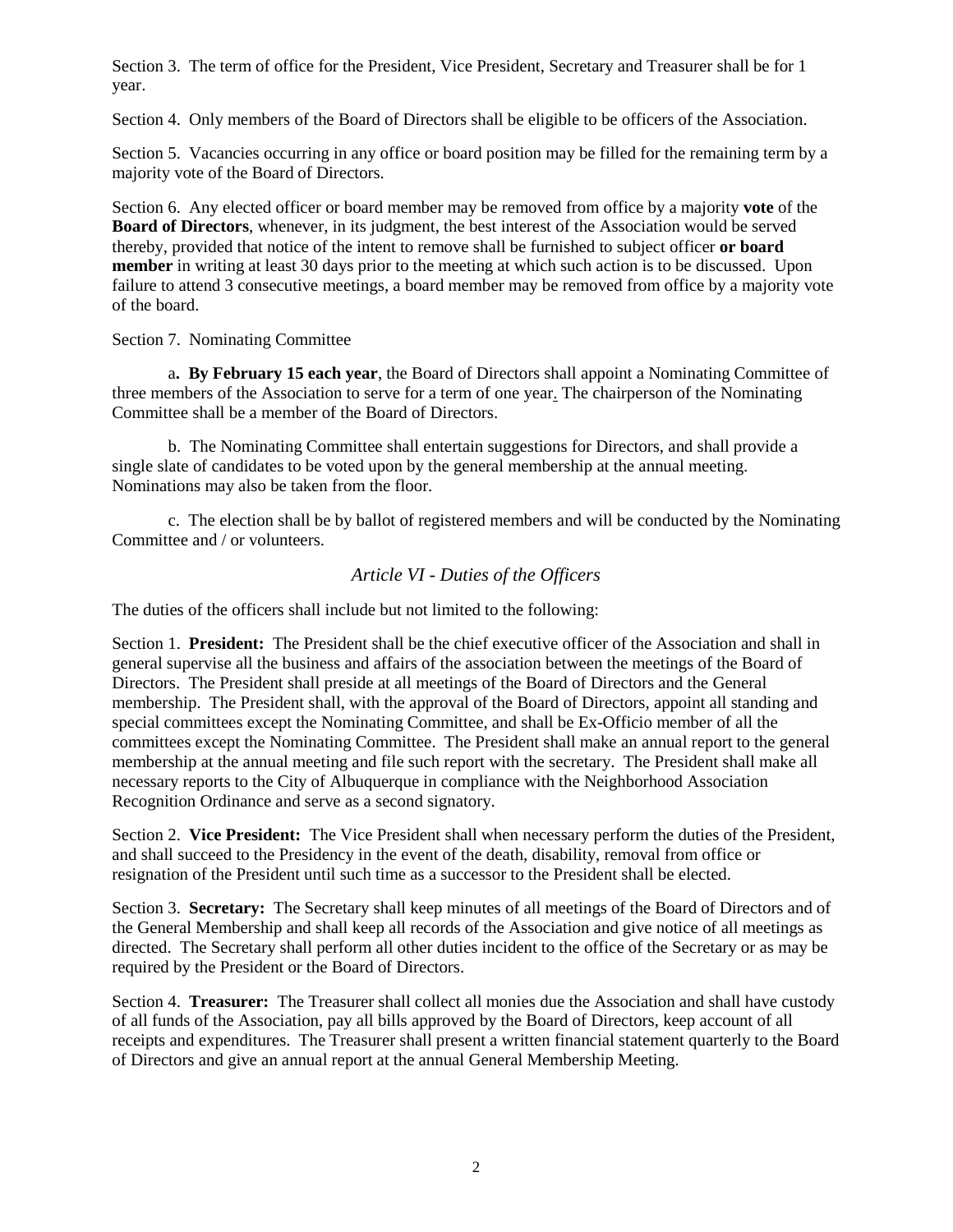#### *Article VII - Committees*

Section 1. The membership may establish necessary committees at any meeting. The President may also establish such committees. The President may appoint committee chairpersons or accept volunteers.

Section 2. No report or other action of any committee or any officer of the Association shall be considered as the act of the Association unless and until it has been approved by the Board of Directors or by the General Membership at a Membership Meeting.

#### *Article VIII - Meetings*

Section 1. The Board of Directors shall meet as necessary, but at least quarterly, to conduct the business of the Association at such time and place as determined by its members. The date and place of the Board shall be announced to the General Membership whenever possible.

Section 2. Regular meetings of the general membership shall be held at least annually in the month of March unless otherwise directed by the Board of Directors.

Section 3. The regular meeting held in March shall be known as the Annual Meeting. The Association will make reasonable attempts to give prior written notice to every household and place of business within the Association boundaries by mail, delivered handbills, email or a number of posted signs or a combination of thereof.

Section 4. The Annual Meeting shall be for the purpose of electing Board Members, receiving Annual Reports of Officers and Committees and other business as determined by the Board.

Section 5. No election shall be held at a meeting of the Association unless the meeting is advertised as noted in Section 3 above.

Section 6. Special meetings of the general membership may be called by a majority of the Board of Directors, 50% of the voting membership or the President. The President shall set the meeting within 30 days and the Secretary shall give notice of any such meeting.

Section 7. The Board of Directors has the option of requiring written ballots with proof of membership in the Association.

Section 8. No membership of the Association may vote by proxy.

#### *Article IX - Monetary Matters*

Section 1. The depository for the Association funds, the person(s) entitled to expend monies on behalf of the Association and all such matters shall be determined by the Board of Directors.

Section 2. No member, director or officer will receive directly or indirectly any compensation or pecuniary benefit from the Association for the position that they hold.

Section 3. The Association may pay reasonable compensation for services rendered, even if the recipient is a member, Director, or officer of the Association when deemed appropriate and approved by the board. The Association may also reimburse a member, Director, or officer of the Association for authorized expenses.

Section 4. The board shall appoint one Board Member to conduct an annual audit and report to the Board at the first meeting in January.

Section 5. All checks shall require the signature of the president and the treasurer. The vice president may sign in an absence.